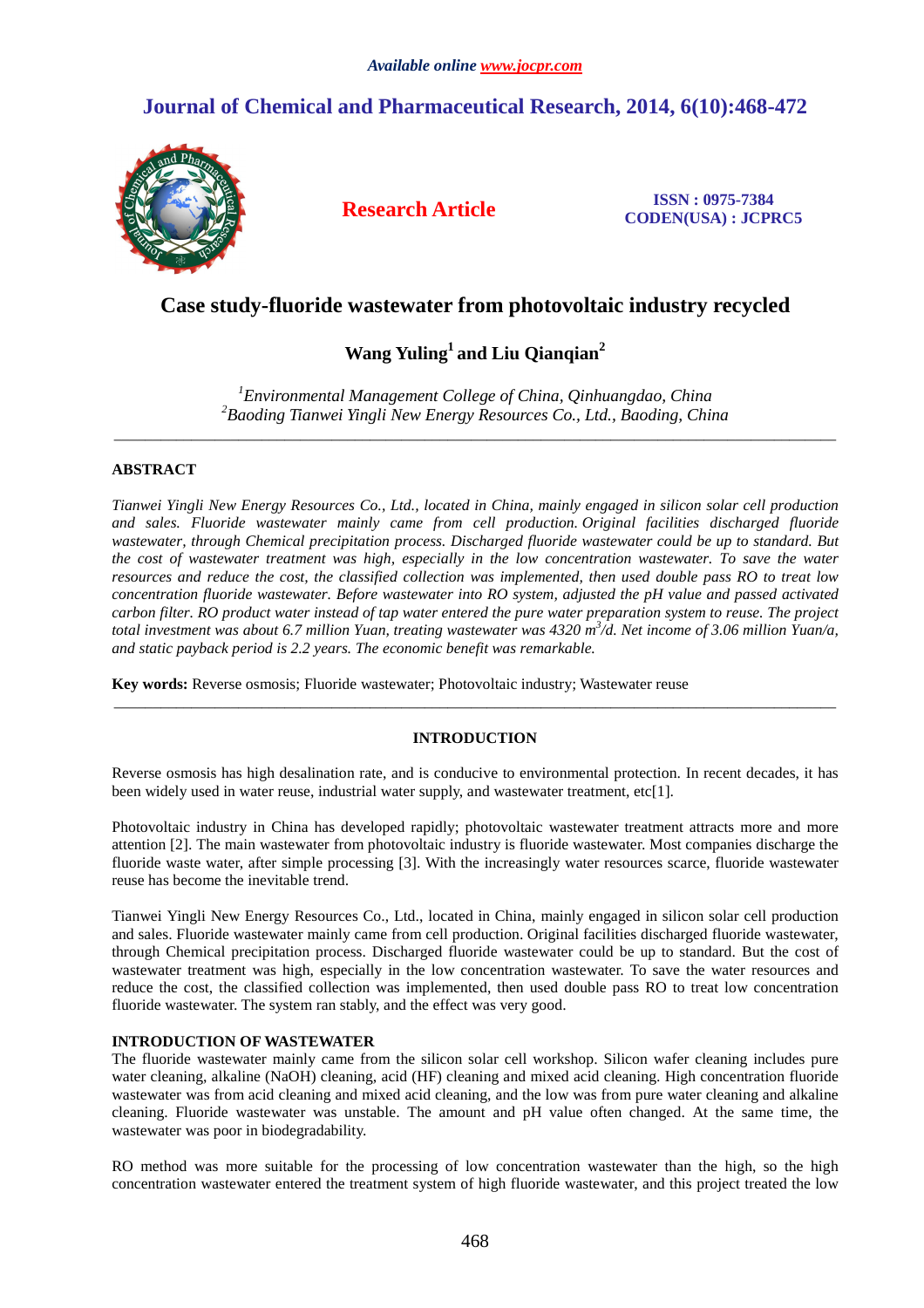

*\_\_\_\_\_\_\_\_\_\_\_\_\_\_\_\_\_\_\_\_\_\_\_\_\_\_\_\_\_\_\_\_\_\_\_\_\_\_\_\_\_\_\_\_\_\_\_\_\_\_\_\_\_\_\_\_\_\_\_\_\_\_\_\_\_\_\_\_\_\_\_\_\_\_\_\_\_\_*

fluoride wastewater. Source of wastewater was shown in Figure

**Figure 1 Sources of wastewater** 

#### **INTRODUCTION OF ORIGINAL FLUORINE FACILITIES**

Process of original fluoride wastewater treatment facilities was shown in Figure 2. Through the original treatment facilities, wastewater could meeting the national standard III of Integrated wastewater discharge standard(GB8978- 1996).



**Figure 2 Process of fluoride removal** 

The process of fluoride removal mainly added lime, calcium chloride and flocculating agent, made the fluoride react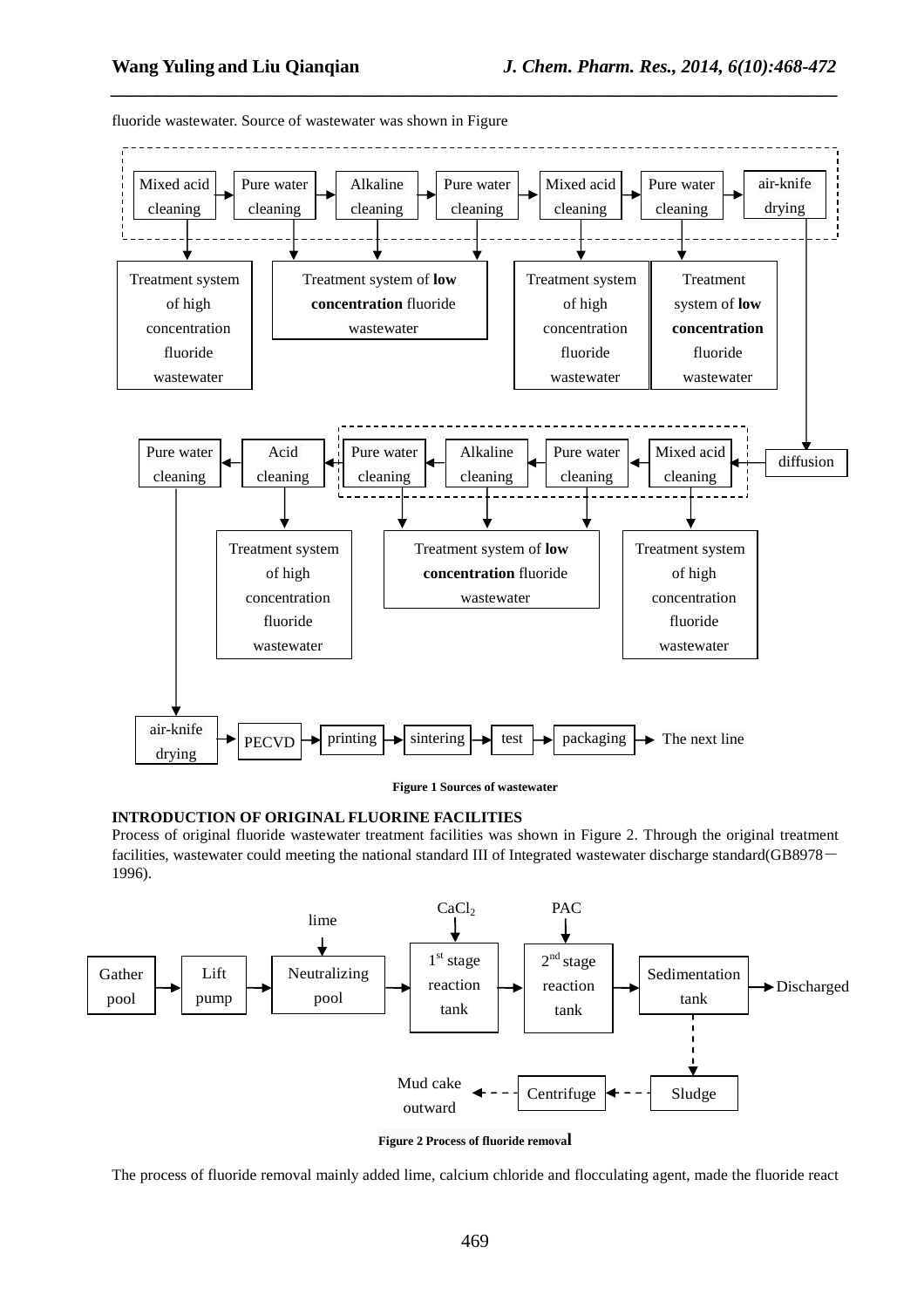with lime and calcium ion in the calcium chloride, and generated CaF<sub>2</sub> precipitation, in order to remove the fluoride in waste water.

*\_\_\_\_\_\_\_\_\_\_\_\_\_\_\_\_\_\_\_\_\_\_\_\_\_\_\_\_\_\_\_\_\_\_\_\_\_\_\_\_\_\_\_\_\_\_\_\_\_\_\_\_\_\_\_\_\_\_\_\_\_\_\_\_\_\_\_\_\_\_\_\_\_\_\_\_\_\_*

The water quality of original fluoride wastewater treatment facilities is shown in Table 1.

| Items            | pH        | $\text{COD}_{\text{Cr}}$ | Electrical conductivity        |                | Hardness     |
|------------------|-----------|--------------------------|--------------------------------|----------------|--------------|
|                  |           | (mg∙L                    | $m\mathbf{g} \cdot \mathbf{L}$ | $(uS\cdot cm)$ | mg·L         |
| Raw water        | $2.5 - 4$ | $8 - 30$                 | 140~300                        | 1600~4000      | $3 - 8$      |
| Water discharged | $6 - 7$   | $15 - 80$                | $8 - 15$                       | $3000 - 6000$  | $800 - 1400$ |

**Table 1 The water quality of original fluoride wastewater treatment facilities** 

According to the Table 1, before fluoride removal, quality of fluoride wastewater was relatively clean, just mixed with acid or alkali, and was low concentration of COD and hardness. After adding lime, flocculant and other industrial agent, quality of wastewater was more complicated. COD concentration, conductivity and hardness was higher than before. If joined the excess calcium ion, RO membrane would be easy fouling.

# **RECYCLING PROCESS DESIGN**

According to the characteristics of the fluoride wastewater, selected fluoride wastewater without fluoride removal as recycling object. The wastewater was reused to pure water station, instead of fresh water to produce pure water and supply to production. Concentrated water entered the original fluoride treatment facilities. RO product water needed to meet the quality of < The reuse of urban recycling water –water quality standard for industrial uses> (GB/T 19923-2005).

Considering wastewater characteristics, enterprise production scale, and impact load, the design capacity of wastewater was 180m<sup>3</sup>/h. Product water entered the pure water preparation system for recycling. Process of reuse system is shown in Figure 3.



**Figure 3 Process of fluoride wastewater reuse system** 

## 1. Pretreatment process

The wastewater containing colloidal material such as silicon and silicon dioxide, and pH value was low, so wastewater must to be pretreatment. Pretreatment system includes high pressure pump, pH adjustment pool, Carbon filter, and NaOH dosing device.

Broken silicon particles were small, wastewater was strong corrosive, so did not use a regular grid as interception device. System installed bag filter (filtration precision for 100 $\mu$ m), and avoided broken wafer cutting danger of reverse osmosis membrane.

When apply NaOH to adjust the pH of waste water, buffer solution would be created in waste water. If directly adjust the wastewater to neutral, the consumption of sodium hydroxide would be substantial. To reduce the cost, pH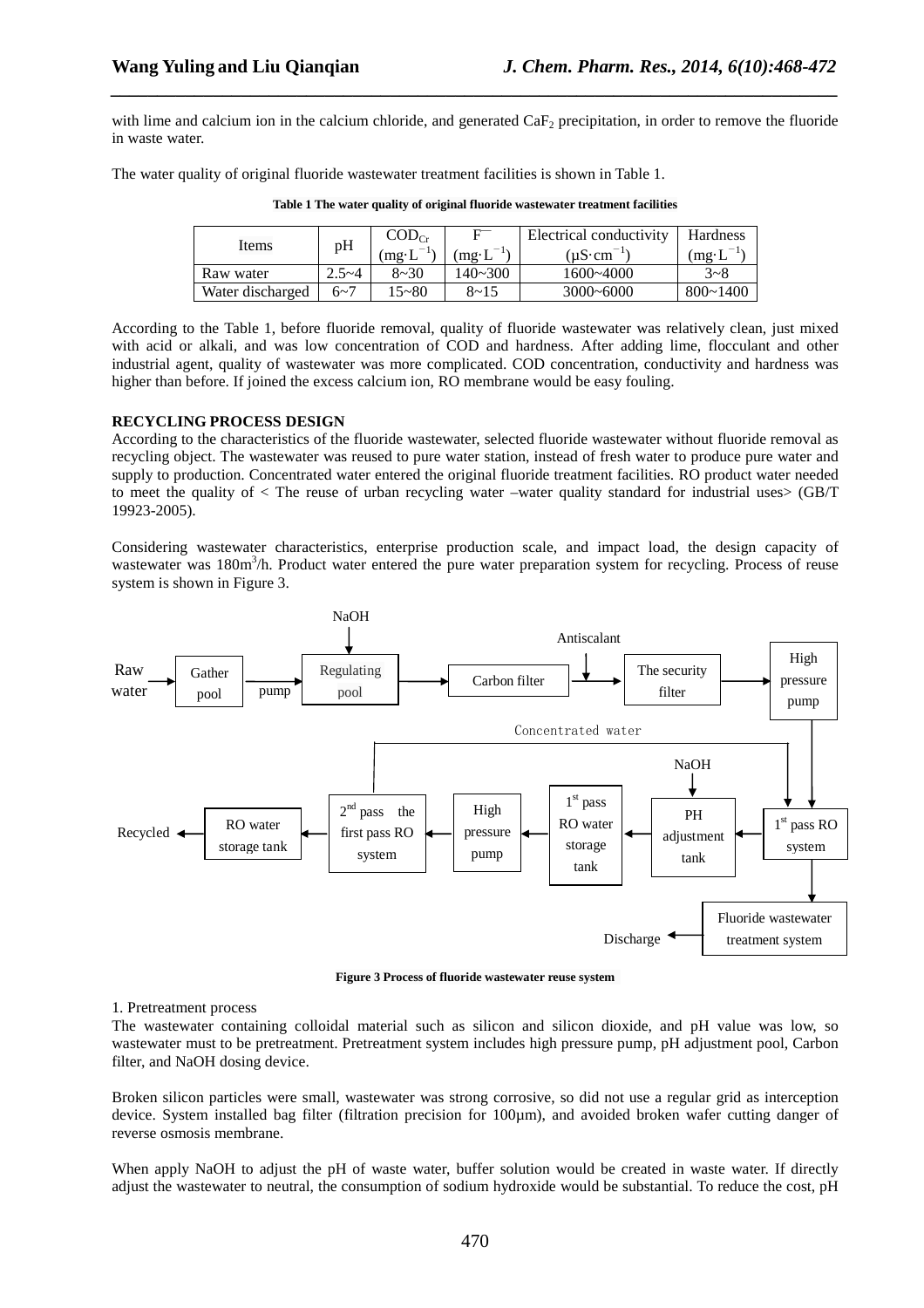adjustment could be done in two stages. Adjusted the pH to 5 before proceeding the  $1<sup>st</sup>$  pass RO. After the treatment of  $1<sup>st</sup>$  pass RO, remove most of weak acid ions, and adjusted the water pH to neutral before preceding the  $2<sup>nd</sup>$  pass RO.

*\_\_\_\_\_\_\_\_\_\_\_\_\_\_\_\_\_\_\_\_\_\_\_\_\_\_\_\_\_\_\_\_\_\_\_\_\_\_\_\_\_\_\_\_\_\_\_\_\_\_\_\_\_\_\_\_\_\_\_\_\_\_\_\_\_\_\_\_\_\_\_\_\_\_\_\_\_\_*

Carbon filter could be used to absorb the suspended matter, colloid and a few of organic matter in waste water, thereby ensuring the water requirements of RO system. The back-flushing of carbon filter could be appropriate for cleaning the active carbon, thus improving the lifetime of active carbon.

## 2. RO system

RO System was the core of wastewater reuse system, which could remove most soluble salt, colloid and microorganism. RO system mainly consisted of the security filter, high pressure pump, two pass RO membrane, membrane cleaning system, antiscalant and reducing agent feeding system. In addition, it was equipped with RO cleaning, automatic control equipment and monitoring facilities and so on.

#### 2.1The security filter

Filtration precision of filter core was 5µm, that could remove pollutants (greater than 5µm), and ensured the normal operation of RO. When import and export filters differential pressure greater than 1 bar, need to change filter core.

#### 2.2High pressure Pump

Install high pressure pumps in front of  $1<sup>st</sup>$  pass and  $2<sup>nd</sup>$  pass RO, to provide sufficient water pressure. High pressure pump using variable frequency control could automatically adjust the running pressure, according to different water temperature, thus protected the membrane module.

#### 2.3RO Membrane

The 1<sup>st</sup> pass RO membrane was made of acidproof polyamide, from HYDECANME, having good ability to resist pollution. It could be applied in low pH water, thus extending the lifetime of membrane. In this model, the length of RO membrane was 1m. Desalination rate of single membrane was 99.6%.The membrane shell was made of 300PSI FRP, especially for RO pressure vessel. The 1<sup>st</sup> pass RO was designed with two sets of systems: one had 16 pieces of membrane shells, each membrane shell have 6 pieces of membranes. There was 192 in total.

The 2<sup>nd</sup> pass RO was made of HYDECOULDME CPA-LD RO membrane. Likewise, the membrane shell was made of 300PSI FRP. It was designed with two sets of systems: each has 12 pieces of membrane shells, and each membrane shell had 6 pieces. There were 144 pieces in total.

## 2.4Antiscalant agent feeding system

In order to avoid any chemical scaling at the concentrated terminal, added antiscalant before the wastewater flows into RO membrane. This system applied high-silicon as antiscalant, effectively preventing the inorganic matter from scaling, and disperse the iron colloid and fine particle that block the microporous membrane.

Feeding system equipped soluble chemical bucket and metering pump, so the addition could be automatically adjusted according to the flow.

#### 2.5Membrane cleaning system

The operating pressure of RO system must be below 2MPa. After a long time, organic matter, inorganic matter and floc from pH value adjusting would be deposited on the membrane surface, cause the membrane pollution. When the performance of RO membrane was degraded and the operating pressure increased, required to clean with chemicals. The cleaning system included clean the chemical bucket, the security filter and pump.

## **SYSTEM OPERATION**

The system had run for a year, operating in good condition. The amount of product water was  $90\sim130\text{m}^3/\text{h}$ , the recovery rate was 60%, desalination rate was above 98%.

Product water quality of actual operation was shown in Table 2.

## **BENEFIT ANALYSIS**

The project total investment was about 6.7 million Yuan, treating wastewater was  $4320 \text{ m}^3/\text{d}$ . Wastewater treatment cost was about 3.53 Yuan/t. If 330 days working days, direct operation cost 3.355 million Yuan/a.

The local water fee of was 4.25 Yuan/m3. The project could save fresh water 950 000  $\text{m}^3$ /a, and save water fee 4.039